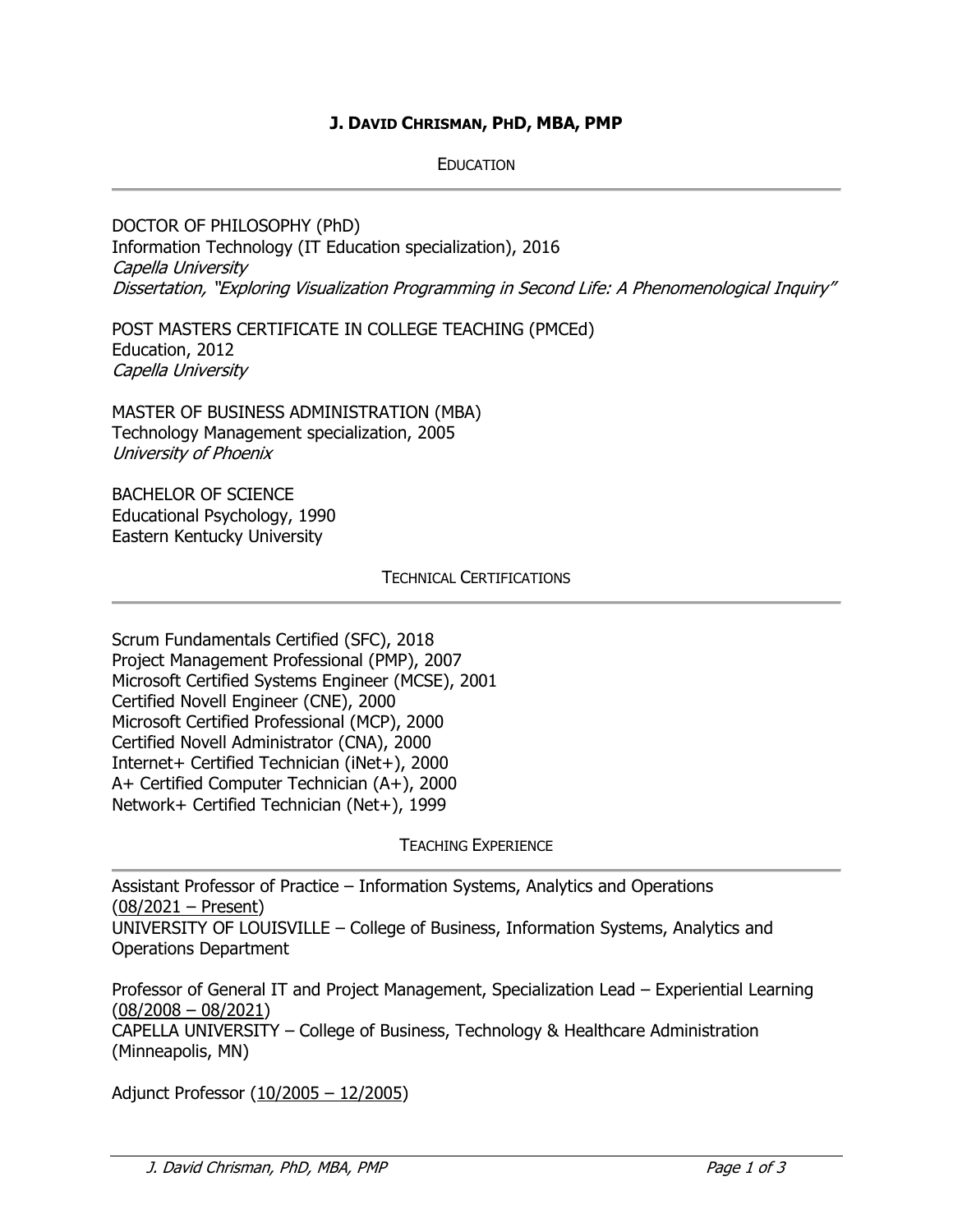BROWN MACKIE COLLEGE (Louisville, KY)

Adjunct Professor (08/1990 – 08/1996) KENTUCKY COLLEGE OF BUSINESS (Richmond, KY)

## PRACTITIONER EXPERIENCE

Portfolio Director – Utilization Management (09/2007 – 08/2021) ANTHEM (Louisville, KY)

Director of Information Technology (01/2006 – 06/2007) THE LITTLE CLINIC (Louisville, KY)

IT Project Portfolio Manager (09/2002 – 12/2005) BAPTIST HEALTHCARE SYSTEM (Louisville, KY)

Information Technology Manager (07/1997 – 09/2002) REHAB MANAGEMENT SERVICES (Louisville, KY)

Systems Analyst (11/1991 – 11/1996) ST JOSEPH BEREA HOSPITAL (Berea, KY)

## MILITARY EXPERIENCE

Sergeant (E5) – Kentucky Army National Guard (03/1985 – 08/1991) 202D ARMY BAND (Frankfort, KY)

## **PUBLICATIONS**

Research Interests: Gamification in Education, Information Technology and Project Management

- Tao Chi The Ascension of the Immortal Dragons 5e Xianxia Roleplaying Game (to be published Fall, 2021) ©2021 by J. David Chrisman
- Temple of the Fire Serpents an adventure module for D&D5e, Wizards of the Coast DMs Guild, ©2019 by J. David Chrisman
- Tao Chi The Ascension of the Immortal Dragons Fantasy Martial Arts Roleplaying Game, RADE Corp., Richmond, KY, ISBN 0-9660900-0-4, ©1997 by J. David Chrisman
- Friends & Foes Multigenre Roleplaying Game Player's Manual, BFI Ventures, Inc., Berea, KY, ©1994 by J. David Chrisman
- Friends & Foes Multigenre Roleplaying Game Mission Mediator's Manual, BFI Ventures, Inc., Berea, KY, ©1994 by J. David Chrisman
- Friends & Foes Multigenre Roleplaying Game Encounters Guide, BFI Ventures, Inc., Berea, KY, ©1994 by J. David Chrisman

HONORS / AWARDS